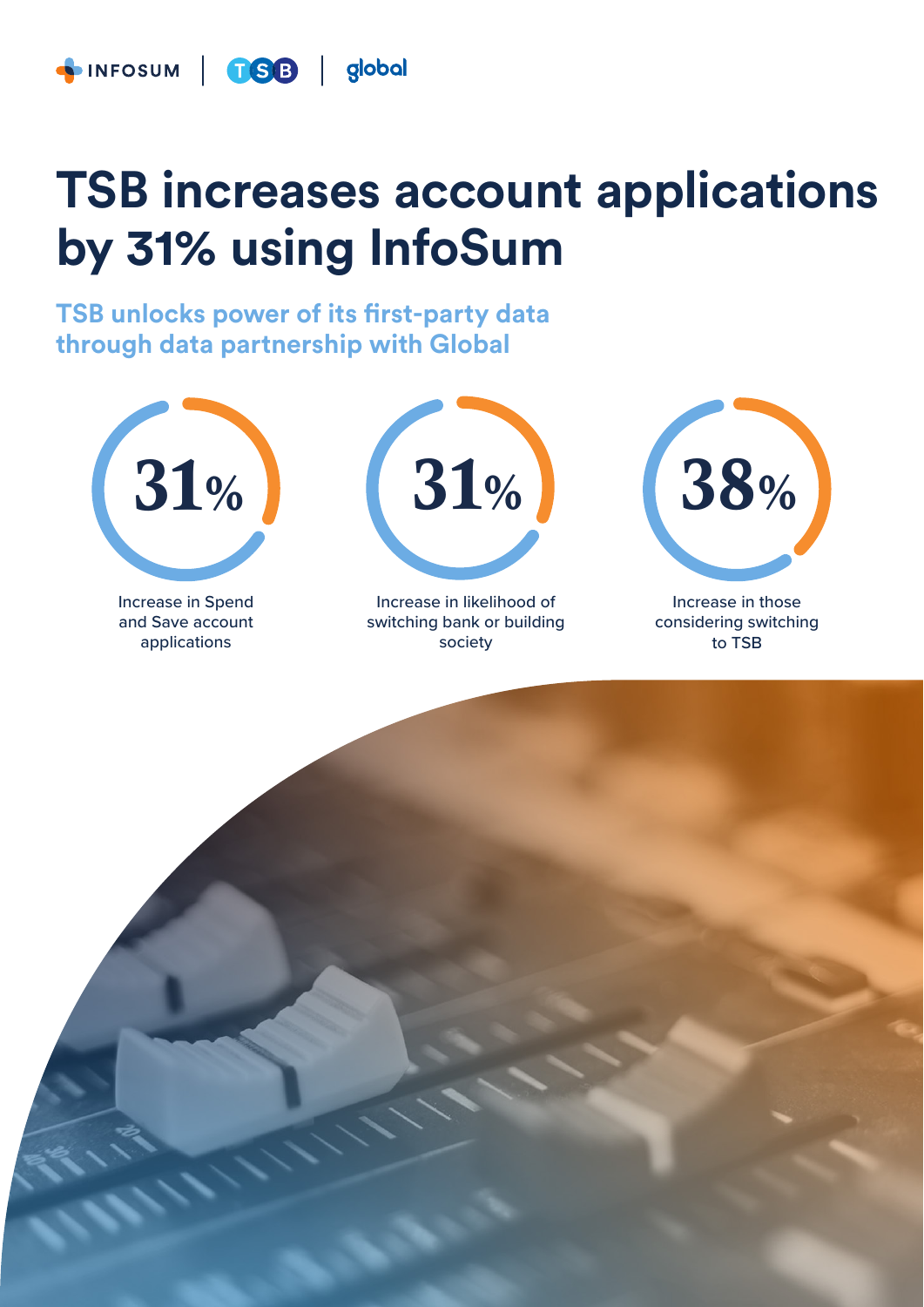

# **Challenge**

TSB wanted to collaborate with Global to launch a radio campaign targeting potential applicants for the bank's new Spend and Save account but had significant hurdles to overcome. With TSB operating in the banking industry, there are strict rules governing the handling of sensitive data and more importantly, the protection of this data is paramount to maintaining the trust TSB has built up with its customers.

In addition, TSB had a precise view of who the product was for but without the knowledge of which radio stations their customers listened to, it needed sharper insights and laser-focused targeting capabilities to drive tangible outcomes.

## **Solution**

TSB, working with media agency the7stars, turned to InfoSum's data collaboration platform to overcome these challenges. InfoSum's decentralized approach to data collaboration allowed TSB to match its 5 million UK customers against Global's audience of 51.7 million individuals to analyze the intersection of data 'as one' - without either party having to share any sensitive personal data.

This 'non-movement of data' approach allowed TSB to remain in control of its data at all times and ensured it met strict data security and compliance requirements. With the challenges it faced now addressed, TSB was free to harness the knowledge within Global's data.



"InfoSum's Data Collaboration Platform made working with TSB really straightforward. The 'non-movement of data' approach meant we could easily and securely match our 51.7 million audience to TSB's 5 million customers in a privacy-first way. Almost instantly we were able to see the radio stations listened to by TSB's customers and we were able to tell TSB about their audiences beyond the context of their finances. This meant we could either "InfoSu<br>straightforv<br>and secure<br>in a privacy<br>listened<br>audiences<br>includ include or exclude listeners based on the campaign goals TSB had." **"**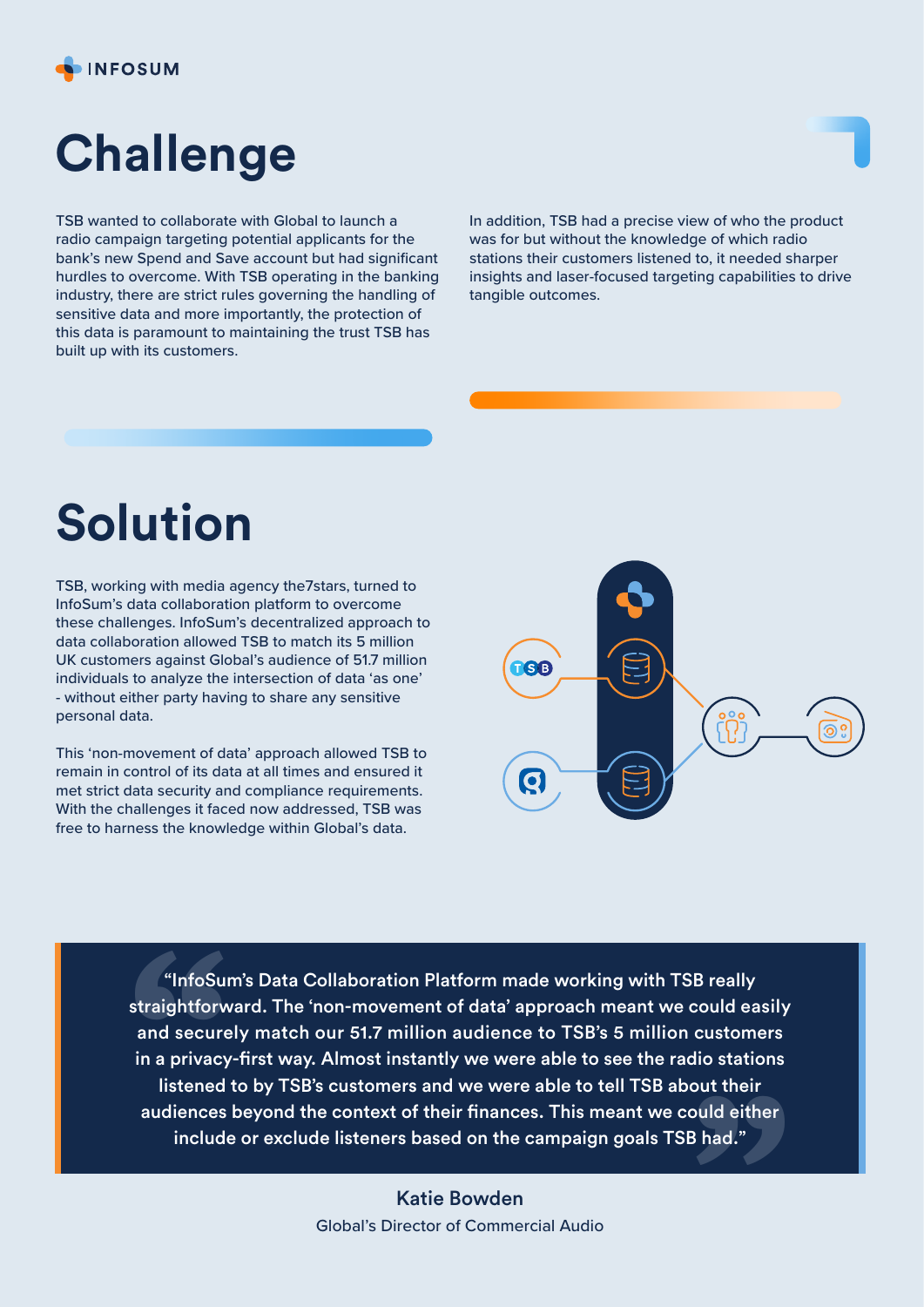

### **Results**

**The results of the data partnership were undeniable, with Spend and Save applications up 31%**



For the first time, TSB was able to see which radio stations its customers listened to, providing TSB with powerful, actionable insights. It meant that TSB could either include or exclude people from adverts, something particularly useful when there is eligibility attached to products.

Furthermore, by utilizing InfoSum's patented technology, TSB and Global were able to connect first-party data sets on an attribute level, allowing TSB to build up a clear and accurate picture of the attributes common across its target audience. Using this knowledge, TSB was able to use Global's digital advertising exchange, DAX, to find lookalikes from actual customers to increase campaign reach.

The partnership with Global proved to be an overwhelming success for TSB when looking back at its campaign objective of increasing applications to its new Spend and Save account. Driven by the data partnership, the results of the campaign were undeniable, with Spend and Save applications up 31%. The impressive results did not stop there either, with TSB noting that ad recall was up 13%, the impression of the bank up 20%, likelihood of switching bank or building society up 31% and those considering switching to TSB up 38%.